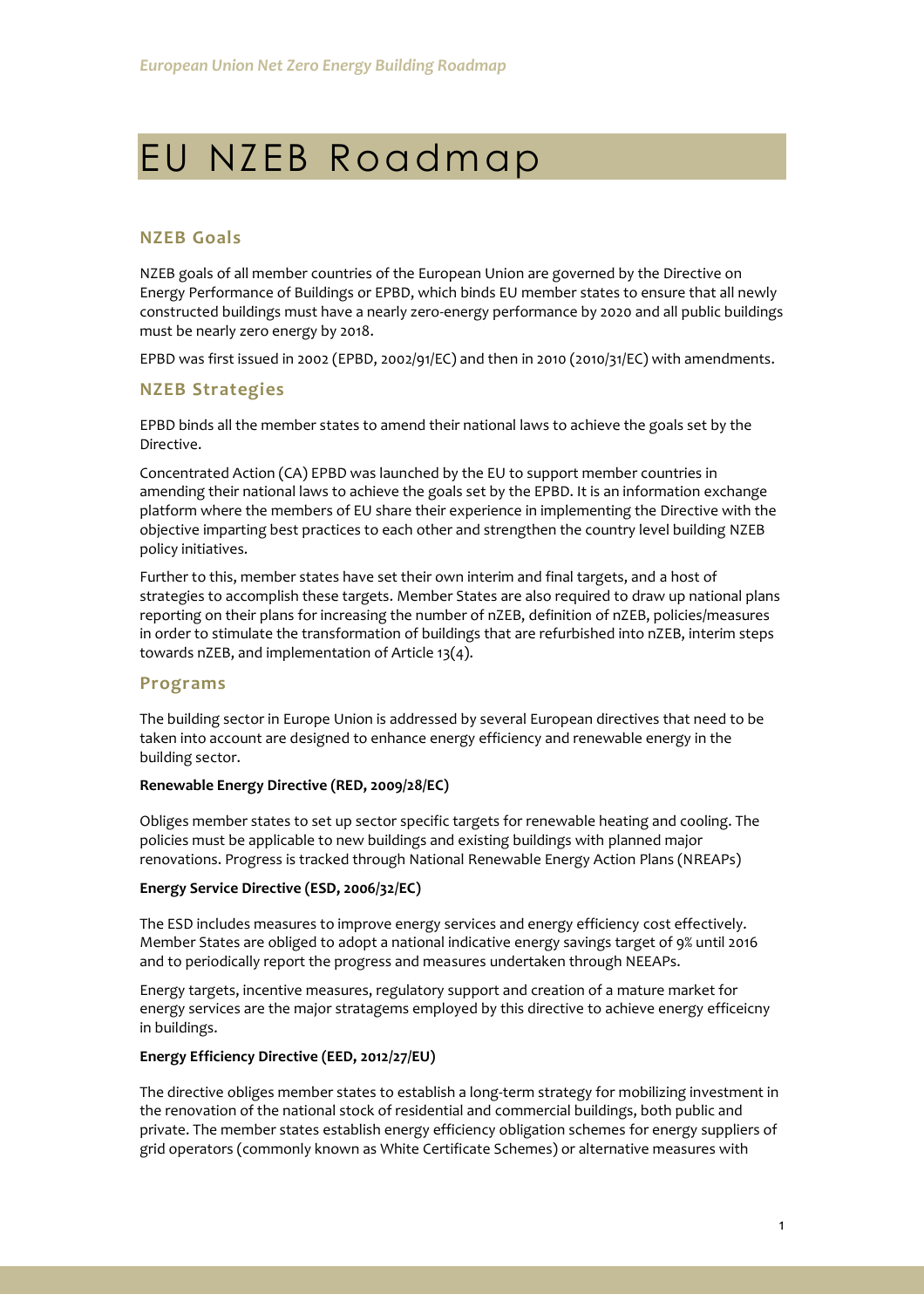equivalent effect aiming at providing efficiency measures that achieve energy savings of 1,5% per year in average

## **Eco design Directive (2005/32/EC) and it's recast (2009/125/EC)**

Sets minimum efficiency standards for energy related technologies and materials used in the building sector (e.g. boilers, hot water generators, pumps, ventilation, etc.)

## **Energy Labelling Directive (1992/75/EWG) and it's recast (2010/30/EU)**

Requires member states to establish labelling schemes for energy related technologies and materials and in this regard to include a number of technologies used in the building sector.

# **Outreach**

The European Commission has set up an online information portal, **BUILD UP**, to support EU member states in implementing the directive. Building sector professionals are the primary target audience for this portal.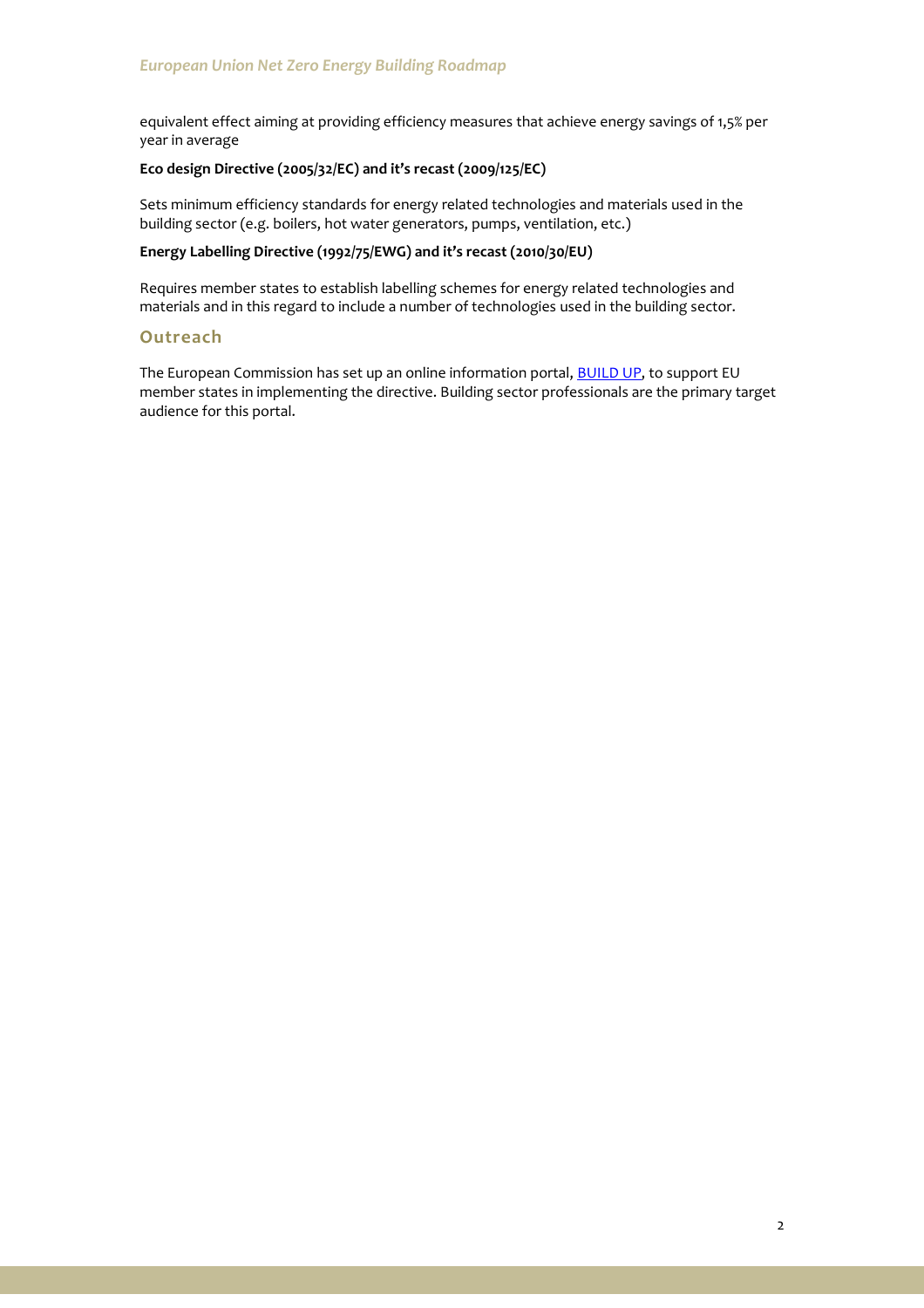# **Resources**

| <b>Directive</b>                                                                     |
|--------------------------------------------------------------------------------------|
|                                                                                      |
| EPBD, 2010/31/EC                                                                     |
| http://www.epbd-ca.eu/themes/nearly-zero-energy                                      |
| Directive 2010/31/EU of the European Parliament and of the Council                   |
| <b>BUILD UP</b>                                                                      |
| http://www.buildup.eu/communities/epbdcommunity                                      |
| Renewable Energy Directive (RED, 2009/28/EC) http://eur-lex.europa.eu/legal-         |
| content/en/ALL/?uri=CELEX:32009L0028                                                 |
| http://www.rehva.eu/eu-regulations/renewable-energy-sources-directive-res/           |
|                                                                                      |
| Energy Service Directive (ESD, 2006/32/EC)                                           |
| http://www.berlin-klimaschutz.de/en/energy-services-directive-esd-directive-200632ec |
| http://eur-lex.europa.eu/legal-ontent/EN/TXT/?uri=URISERV:l27057                     |
| Energy Efficiency Directive (EED, 2012/27/EU)                                        |
| http://www.rehva.eu/eu-regulations/energy-efficiency-directive/                      |
|                                                                                      |
| Eco design Directive (2005/32/EC) and it's recast (2009/125/EC)                      |
| http://www.rehva.eu/eu-regulations/eco-design                                        |
| Energy Labelling Directive (1992/75/EWG) and it's recast (2010/30/EU)                |
| http://www.rehva.eu/eu-regulations/labelling-of-products-and-buildings               |